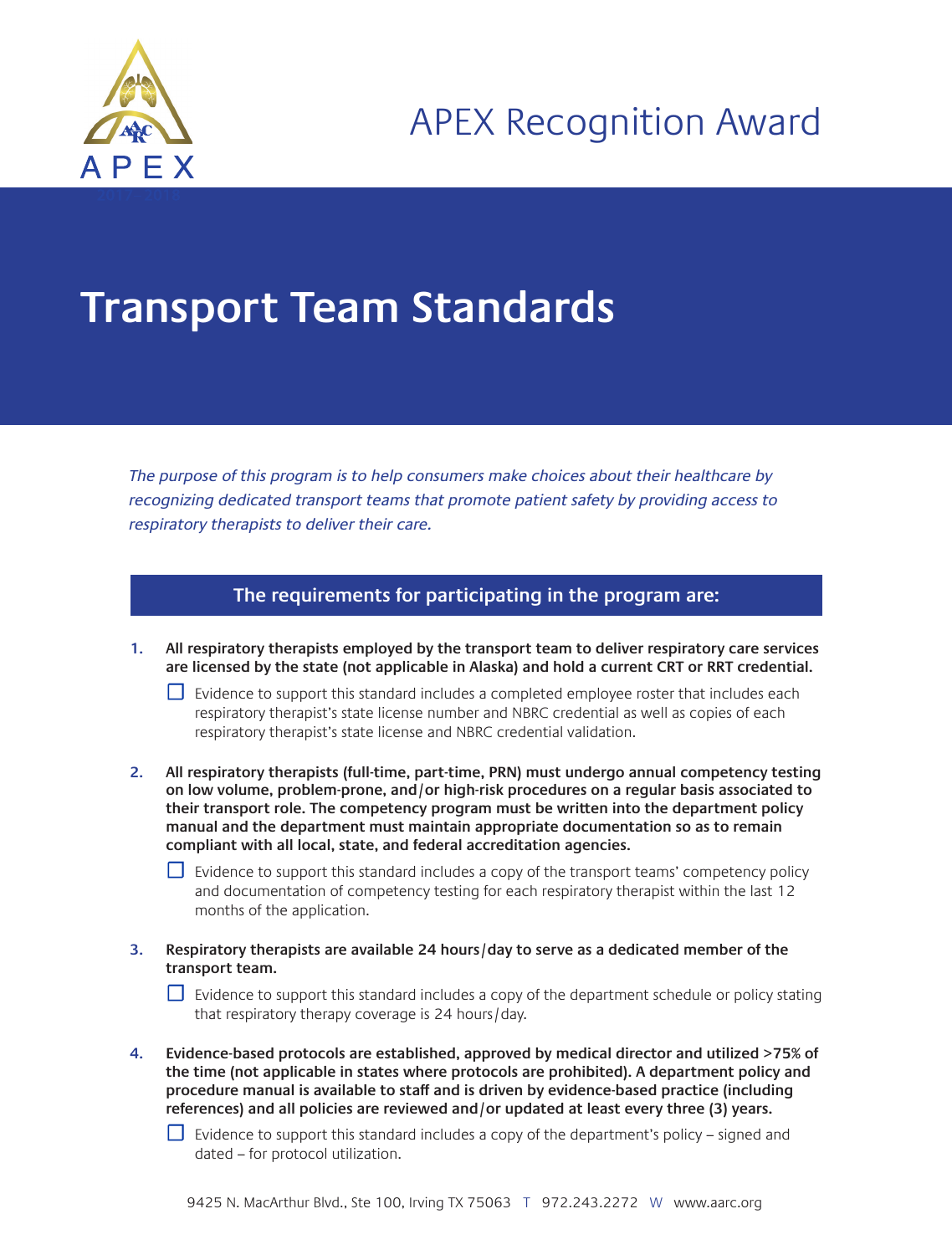- **5. There must be a tool used to measure and track quality, patient satisfaction, safety, staff satisfaction and/or operational performance. At least one quality improvement (QI) project must be developed each calendar year in response to the data collected through said tool. The QI project must include active data collection with periodic and routine updates provided to department staff and executive leadership or medical director.** 
	- $\Box$  Evidence to support this standard includes proof of participation in a QI program, a copy of at least one QI project, and meeting minutes showing dissemination of the project outcomes to staff, the Medical Director, and senior administration.
		- o For example, the Ground Air Medical qUality Transport Quality Improvement Collaborative uses the GAMUT Database as a free resource for transport teams to track, report, and analyze their performance on transport-specific quality metrics by comparing it to other programs. Here is some additional information on QI programs: [http://www.aarc.org/wp](http://www.aarc.org/wp-content/uploads/2018/04/gamut-database-for-camts-bod.pptx)[content/uploads/2018/04/gamut-database-for-camts-bod.pptx](http://www.aarc.org/wp-content/uploads/2018/04/gamut-database-for-camts-bod.pptx)
- **6. A Doctor of Medicine or osteopathy is designated as Medical Director of the transport team. Per CAMTS guidelines, the medical director should be board-certified in emergency medicine, but if they are not, it is strongly recommended that the medical director be boardcertified in family medicine, internal medicine, surgery, or pediatrics with demonstrated EMS education or 5 years of experience in emergency medicine.**

□ Evidence to support this standard includes a copy of the Medical Director's credentials and medical license.

**7. If there is a senior RT leader whose principle role is to lead and manage the respiratory therapists on the transport team, they must hold a current registered respiratory therapist (RRT) credential with a bachelor's degree or higher or be actively pursuing a bachelor's degree.** 

 $\Box$  Evidence to support this standard includes a copy of the senior respiratory therapy leader's NBRC-granted RRT credential and copy of the earned baccalaureate or higher degree or college transcript. If the leader is currently pursuing a baccalaureate degree, a copy of the college transcript is sufficient.

**8. If there is a senior RT leader who manages the respiratory therapists on the transport team, they must be a member in good standing of the AARC and the AARC Transport Section.** 

☐ Evidence to support this standard includes the senior respiratory therapy leader's AARC number or copy of the AARC member profile showing active AARC and Transport Section membership. Adding the AARC number to the provided Excel employee roster is sufficient evidence.

**9. At least half of the clinical staff (full-time, part-time, PRN) are members of the American Association for Respiratory Care. At least half of those AARC members are also members of the AARC's Transport Specialty Section.** 

 $\Box$  Evidence to support this standard includes the AARC number or copy of the AARC member profile showing active membership for each staff member. Adding the AARC number and identifying those with Transport Section membership to the provided Excel employee roster is sufficient evidence.